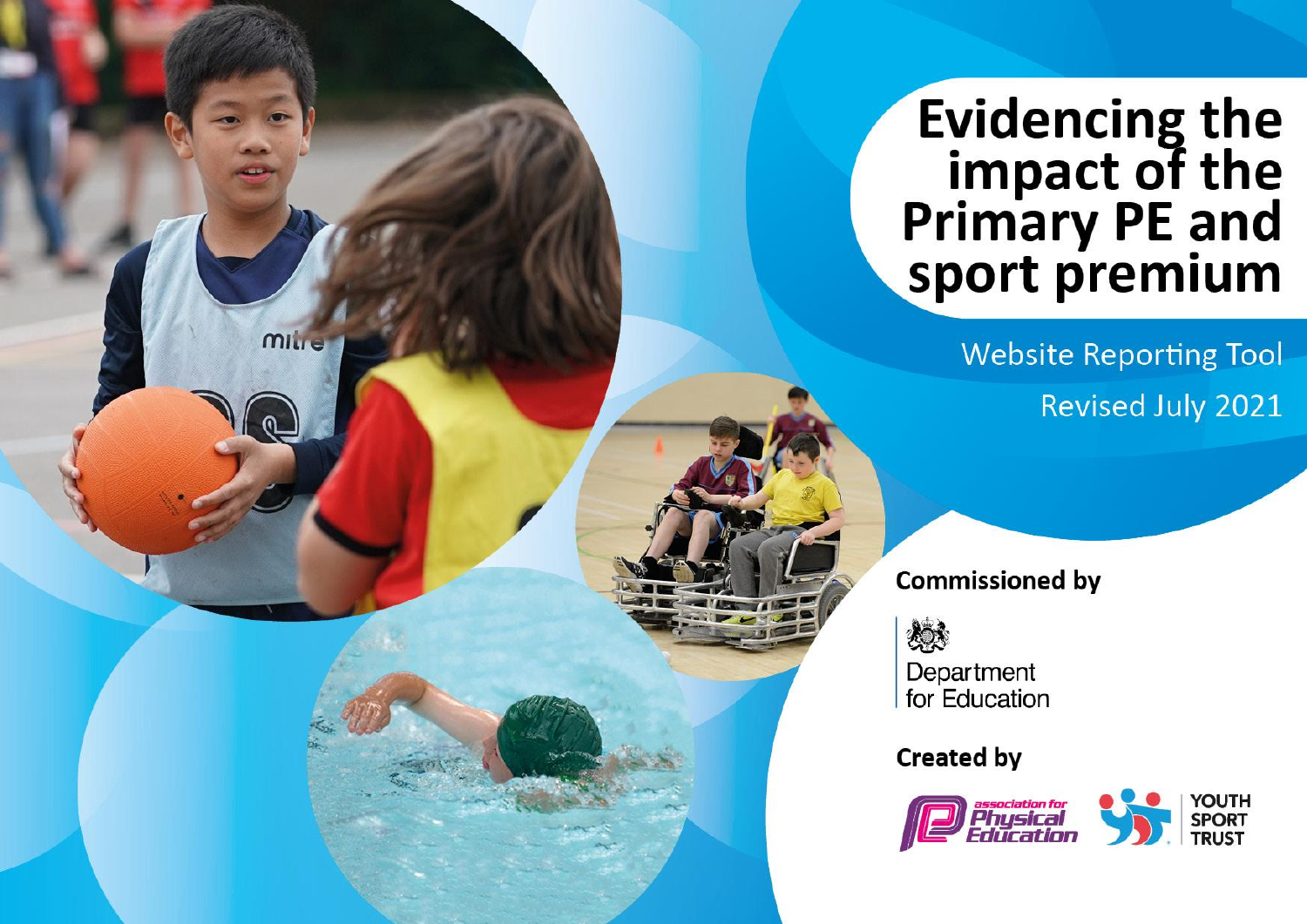| Total amount carried over from 2020/21                                              | £3412.00   |
|-------------------------------------------------------------------------------------|------------|
| Total amount allocated for 2021/22                                                  | £19,530.00 |
| How much (if any) do you intend to carry over from this total fund into 2022/23?    | E2321.00   |
| Total amount allocated for 2021/22                                                  | E22,942.00 |
| Total amount of funding for 2021/22. To be spent and reported on by 31st July 2022. |            |

## **Swimming Data**

Please report on your Swimming Data below.

| Meeting national curriculum requirements for swimming and water safety.                                                                                                                                                     | Due to Covid-19, Eastfield Primary<br>School did not swim in 2020/2021. |
|-----------------------------------------------------------------------------------------------------------------------------------------------------------------------------------------------------------------------------|-------------------------------------------------------------------------|
| N.B. Complete this section to your best ability. For example you might have practised safe self-rescue techniques on                                                                                                        |                                                                         |
| dry land which you can then transfer to the pool when school swimming restarts.<br>Due to exceptional circumstances priority should be given to ensuring that pupils can perform safe self rescue                           |                                                                         |
| even if they do not fully meet the first two requirements of the NC programme of study                                                                                                                                      |                                                                         |
| What percentage of your current Year 6 cohort swim competently, confidently and proficiently over a distance of atleast $ 71\% $<br>25 metres?                                                                              |                                                                         |
| N.B. Even though your pupils may swim in another year please report on their attainment on leaving primary schoolat<br>the end of the summer term 2020.                                                                     |                                                                         |
| Please see note above                                                                                                                                                                                                       |                                                                         |
| What percentage of your current Year 6 cohort use a range of strokes effectively [for example, front crawl, backstroke<br>and breaststroke]?<br>Please see note above                                                       | 68%                                                                     |
|                                                                                                                                                                                                                             |                                                                         |
| What percentage of your current Year 6 cohort perform safe self-rescue in different water-based situations?                                                                                                                 | 47%                                                                     |
| Schools can choose to use the Primary PE and sport premium to provide additional provision for swimming but this<br>must be for activity over and above the national curriculum requirements. Have you used it in this way? | Yes/No                                                                  |

**LOTTERY FUNDED** 

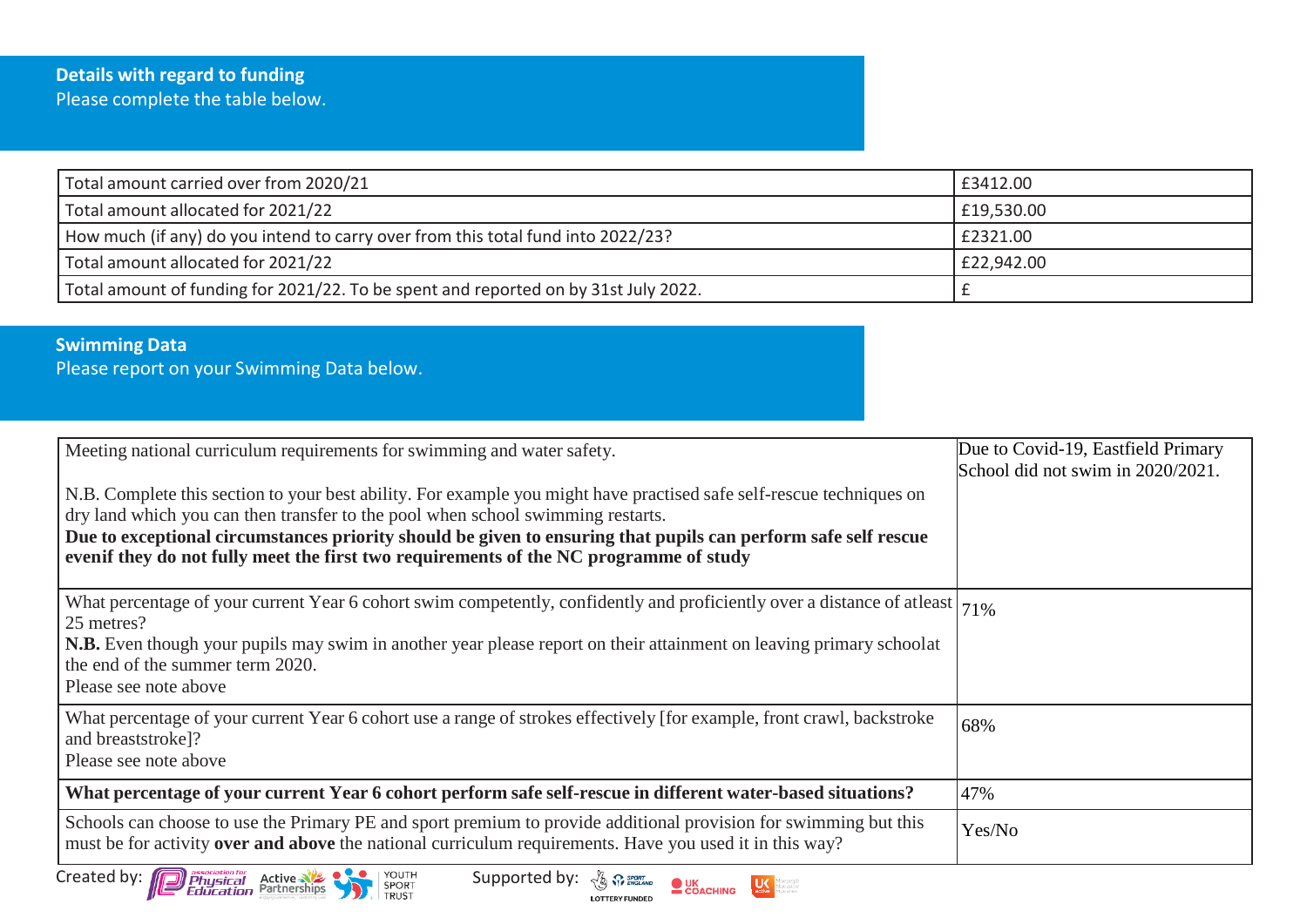## **Action Plan and Budget Tracking**

Capture your intended annual spend against the 5 key indicators. Clarify the success criteria and evidence of impact that you intend to measure to evaluate for pupils today and for the future.

| Key indicator 1: The engagement of all pupils in regular physical activity – Chief Medical Officers guidelines recommend<br>Percentage of total allocation:<br>that primary school pupils undertake at least 30 minutes of physical activity a day in school<br>14%<br><b>Intent</b><br>Implementation<br><b>Impac</b><br>Order and buy new sports equipment<br>After school sports clubs, in a<br>Purchase additional resources<br><b>Funding:</b><br>to ensure lessons are well resourced<br>range of sports, were offered to<br>where required.<br>£3050<br>children from years 1-6.<br>and equipment is safe to use. This<br>will enhance the PE provision and the<br>Continue with lunchtime<br>£1050<br>$\bullet$<br>quality of lessons being taught.<br>Significant numbers of children<br>sports activities led by sports<br>of all ages regularly engaged in<br>coach.<br>Encourage children to meet the<br>physical activity. Improved<br>required 30 minutes of physical<br>fitness and wellbeing of children.<br>Sports Leadership<br>activity during the school day by<br>opportunities including the<br>providing a daily mile track on the<br>Sports Ambassadors<br>field.<br>programme and playground<br>leadership.<br>Train sports leaders to offer a range of<br>£1000<br>activities during break and lunch<br><b>Train Sports Ambassadors</b><br>times.<br>and Sports Leaders.<br>Subsidise After School Clubs for<br>Implement the pupil voice<br>children in each year group so they<br>with after school clubs<br>£1000<br>become more active and increase<br>selected by the children<br>knowledge about sports and<br>across the school.<br>confidence. | <b>Academic Year: 2021/22</b> | Total fund allocated: £22,942.00 | Date Updated: |  |  |
|----------------------------------------------------------------------------------------------------------------------------------------------------------------------------------------------------------------------------------------------------------------------------------------------------------------------------------------------------------------------------------------------------------------------------------------------------------------------------------------------------------------------------------------------------------------------------------------------------------------------------------------------------------------------------------------------------------------------------------------------------------------------------------------------------------------------------------------------------------------------------------------------------------------------------------------------------------------------------------------------------------------------------------------------------------------------------------------------------------------------------------------------------------------------------------------------------------------------------------------------------------------------------------------------------------------------------------------------------------------------------------------------------------------------------------------------------------------------------------------------------------------------------------------------------------------------------------------------------------------------------------------------------------------------------------|-------------------------------|----------------------------------|---------------|--|--|
|                                                                                                                                                                                                                                                                                                                                                                                                                                                                                                                                                                                                                                                                                                                                                                                                                                                                                                                                                                                                                                                                                                                                                                                                                                                                                                                                                                                                                                                                                                                                                                                                                                                                                  |                               |                                  |               |  |  |
|                                                                                                                                                                                                                                                                                                                                                                                                                                                                                                                                                                                                                                                                                                                                                                                                                                                                                                                                                                                                                                                                                                                                                                                                                                                                                                                                                                                                                                                                                                                                                                                                                                                                                  |                               |                                  |               |  |  |
| <b>Key indicator 2:</b> The profile of PESSPA being raised across the school as a tool for whole school improvement                                                                                                                                                                                                                                                                                                                                                                                                                                                                                                                                                                                                                                                                                                                                                                                                                                                                                                                                                                                                                                                                                                                                                                                                                                                                                                                                                                                                                                                                                                                                                              |                               |                                  |               |  |  |

**LOTTERY FUNDED** 

 $U\zeta$ orepeople<br>oreactive<br>oreatten



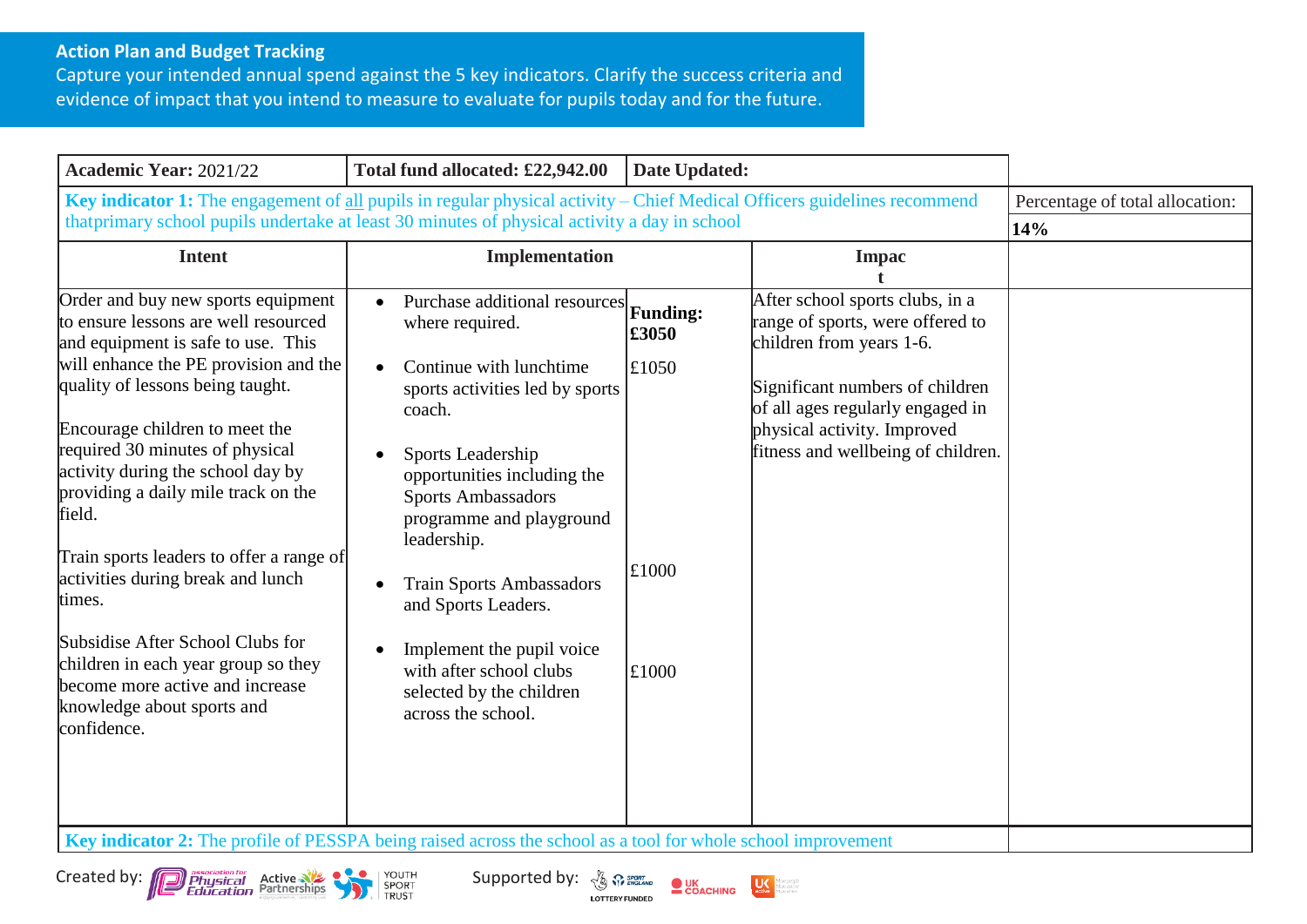|                                                                                                                                                                                                                                                                                      |                                                                                                                                                                                                                                                                                               |                                   |                                                                                                                                          | Percentage of total allocation: |
|--------------------------------------------------------------------------------------------------------------------------------------------------------------------------------------------------------------------------------------------------------------------------------------|-----------------------------------------------------------------------------------------------------------------------------------------------------------------------------------------------------------------------------------------------------------------------------------------------|-----------------------------------|------------------------------------------------------------------------------------------------------------------------------------------|---------------------------------|
| <b>Intent</b>                                                                                                                                                                                                                                                                        | Implementation                                                                                                                                                                                                                                                                                |                                   | <b>Impact</b>                                                                                                                            | 16%                             |
| Raise the profile of Physical<br>Education School Sports and Physical<br>Activity through the introduction of<br>Play Leaders.                                                                                                                                                       | Organise school sports days.<br><b>Train Sports Ambassadors</b><br>and Sports Leaders.                                                                                                                                                                                                        | <b>Funding:</b><br>£3416<br>£1000 | Significant numbers of children<br>of all ages regularly engaged in<br>physical activity. Improved<br>fitness and wellbeing of children. |                                 |
| Ensure school sport is visible in the<br>school (pupil reward and recognition<br>of pupils in assembly)<br>Ensure children feel proud to<br>represent Eastfield Primary School.<br>Technology improved to allow for<br>non-participants to continue to<br>develop subject knowledge. | Promote sporting activity and<br>celebrate achievements<br>through Newsletters,<br>assemblies, notice boards.<br>Children to feel proud to<br>represent Eastfield by<br>wearing school clothing.<br>iPads to support the<br>technique or children and the<br>ability for children to critique | £344<br>£2072                     |                                                                                                                                          |                                 |

| Key indicator 3: Increased confidence, knowledge and skills of all staff in teaching PE and sport                                                                                                                                                              |                                                                                                                                                                                                                                                                                                                                      |                | Percentage of total allocation:                                                                                                                                                                                                                              |     |
|----------------------------------------------------------------------------------------------------------------------------------------------------------------------------------------------------------------------------------------------------------------|--------------------------------------------------------------------------------------------------------------------------------------------------------------------------------------------------------------------------------------------------------------------------------------------------------------------------------------|----------------|--------------------------------------------------------------------------------------------------------------------------------------------------------------------------------------------------------------------------------------------------------------|-----|
|                                                                                                                                                                                                                                                                |                                                                                                                                                                                                                                                                                                                                      |                |                                                                                                                                                                                                                                                              | 37% |
| Intent                                                                                                                                                                                                                                                         | Implementation                                                                                                                                                                                                                                                                                                                       |                | Impact                                                                                                                                                                                                                                                       |     |
| Sports coach to work with staff and<br>provide CPD by increasing confidence<br>and upskilling, improving subject<br>knowledge and ensuring the delivery<br>of high quality lessons.<br>Online PE planning to improve pitch<br>and expectations within lessons. | PE Hub to provide relevant   Funding: £8455<br>units of work, from which<br>class teachers can deliver<br>lessons. Teachers to be<br>given support in their<br>teaching of PE when<br>required.<br>Use specialist coach for<br>$\bullet$<br>staff training to increase the<br>knowledge and confidence<br>of staff in delivering PE. | E8,000<br>£455 | Children received specialist<br>teaching in PE lessons.<br>Teachers received support and<br>advice from PE lead when<br>requested.<br>PE Hub provided unit plans of<br>work to aid colleagues in their<br>delivery of lessons and also to aid<br>continuity. |     |
| Created by: <b>Physical</b><br>YOUTH<br>Supported by: $\sqrt{\xi_0}$ $\Omega$ spont<br>Active Manuel Pro<br><b>OUK</b><br>COACHING<br>SPORT<br>TRUST<br><b>LOTTERY FUNDED</b>                                                                                  |                                                                                                                                                                                                                                                                                                                                      |                |                                                                                                                                                                                                                                                              |     |



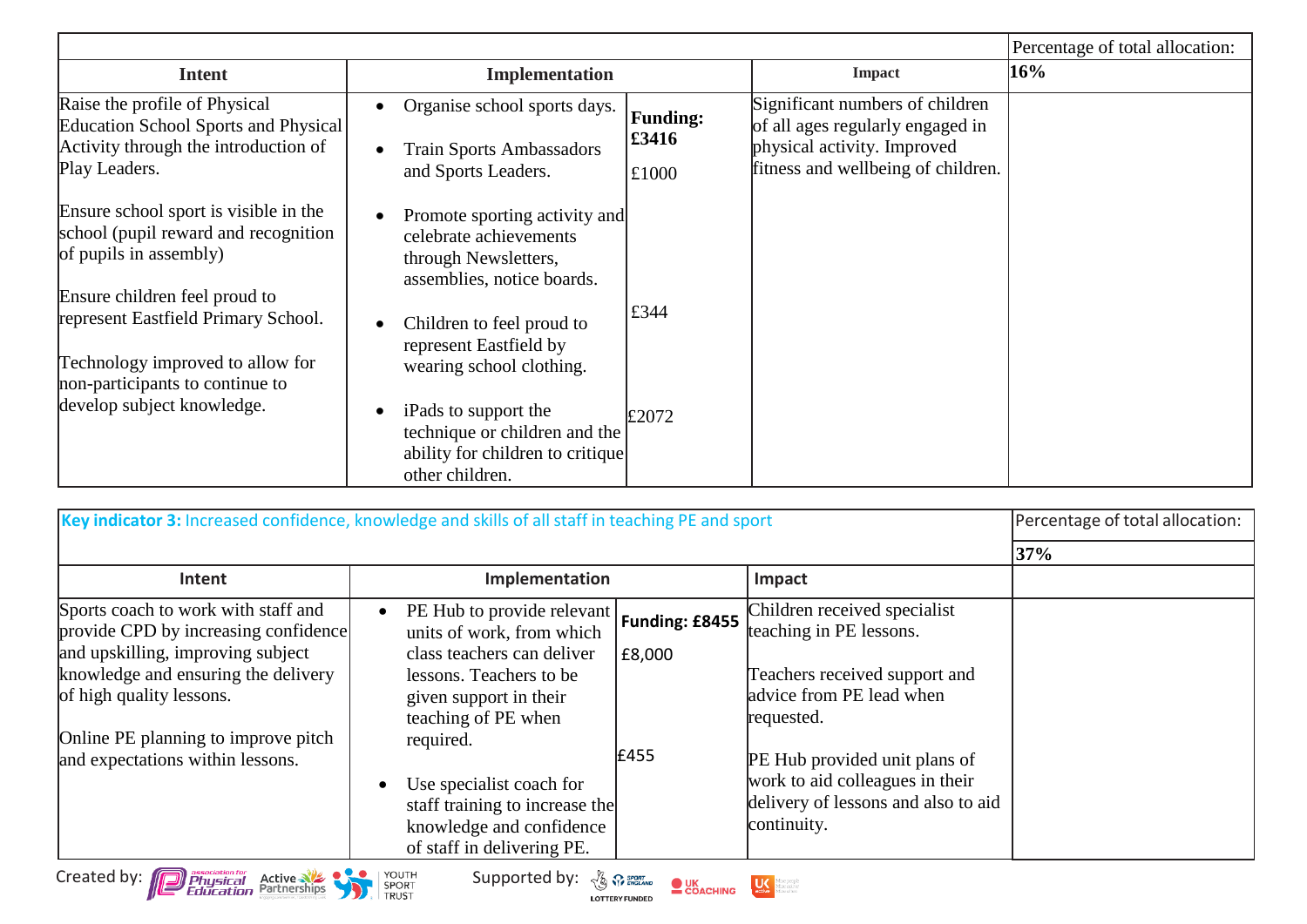| Key indicator 4: Broader experience of a range of sports and activities offered to all pupils                                                                                                                                                                                                                                                                                                                                                                                                                                                             | Purchase quality assured<br>$\bullet$<br>resources to support<br>teachers and support staff.<br>Subject Leader to attend<br>relevant sport conferences<br>and network.                                                                                                                                                                                                              |                                                 | Resources purchased as<br>appropriate.<br>PE lead attended half termly SSP<br>Teams meetings.                                            | Percentage of total allocation: |
|-----------------------------------------------------------------------------------------------------------------------------------------------------------------------------------------------------------------------------------------------------------------------------------------------------------------------------------------------------------------------------------------------------------------------------------------------------------------------------------------------------------------------------------------------------------|-------------------------------------------------------------------------------------------------------------------------------------------------------------------------------------------------------------------------------------------------------------------------------------------------------------------------------------------------------------------------------------|-------------------------------------------------|------------------------------------------------------------------------------------------------------------------------------------------|---------------------------------|
| Intent                                                                                                                                                                                                                                                                                                                                                                                                                                                                                                                                                    | Implementation                                                                                                                                                                                                                                                                                                                                                                      |                                                 | Impact                                                                                                                                   | 18%                             |
| Children have the opportunity to<br>experience a broader range of sports at<br>a discounted rate. Subsidised and in<br>addition to PE lessons.<br>Provide opportunities to take part in a<br>diverse range of school sport through<br>extra-curricular clubs, competitions<br>and events.<br>Reduce behaviour incidents and low<br>level disruption at lunchtime with<br>organised games and replenishing<br>equipment.<br>Provide the opportunity for targeted<br>children to participate in regular<br>exercise to increase resilience and<br>teamwork. | Provide opportunities by<br>$\bullet$<br>subscribing to, and using,<br>the resources of the BEP<br>trust.<br>Continue to employ sports<br>$\bullet$<br>coaches to provide a wider<br>range of opportunities<br>during the school day and<br>after the school day.<br>PE coach to target different<br>groups of children to help<br>develop resilience and<br>working within a team. | <b>Funding: £4200</b><br>£1500<br>£2000<br>£700 | Significant numbers of children of<br>all ages regularly engaged in<br>physical activity. Improved fitness<br>and wellbeing of children. |                                 |
|                                                                                                                                                                                                                                                                                                                                                                                                                                                                                                                                                           |                                                                                                                                                                                                                                                                                                                                                                                     |                                                 |                                                                                                                                          |                                 |